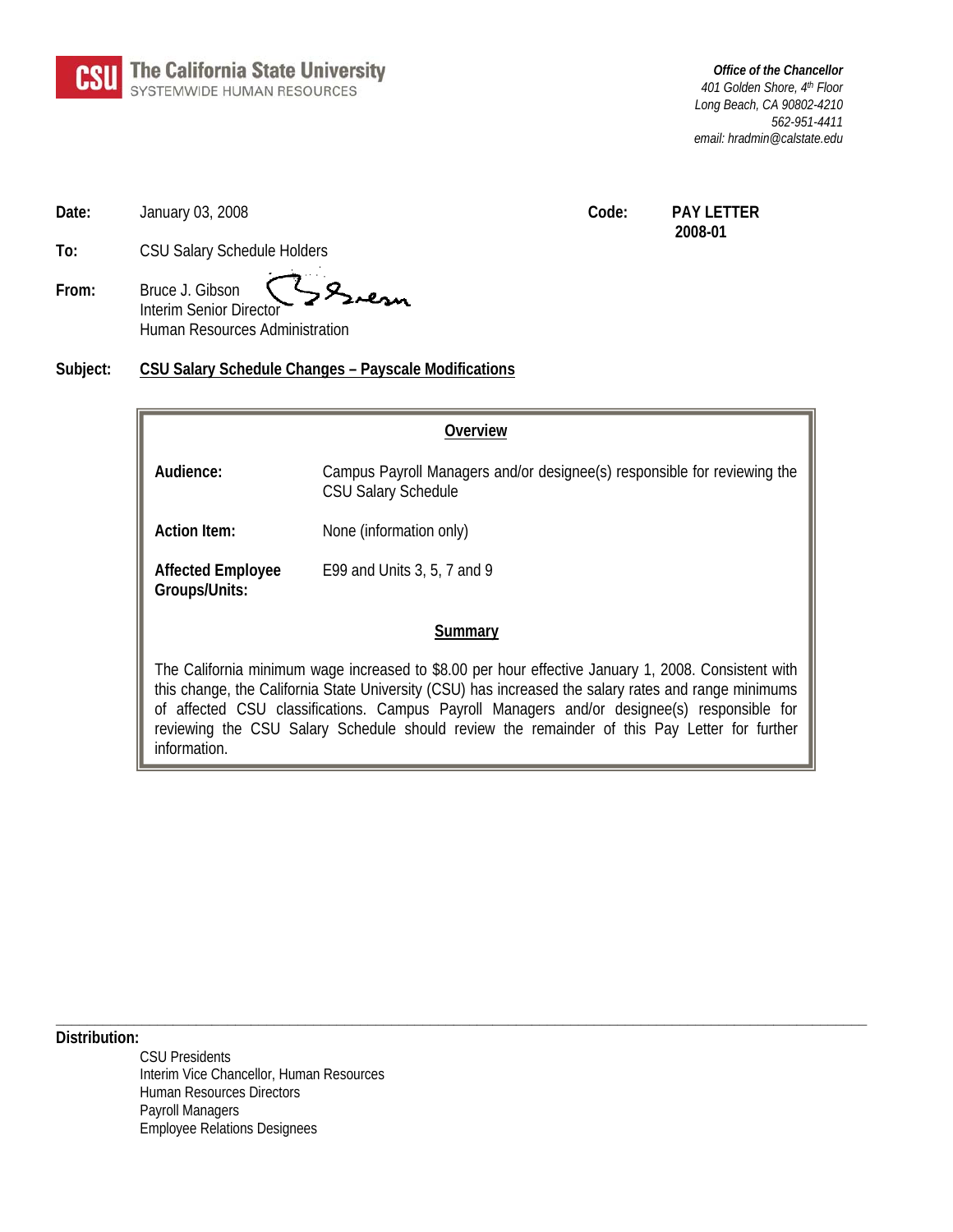#### **E99 – Excluded**

Pursuant to [Technical Letter HR/Salary 2007-30](http://www.calstate.edu/HRAdm/pdf2007/TL-SA2007-30.pdf), the salary rate minimums were increased to \$8.00 per hour effective January 1, 2008 for the following classifications:

| Class |                                               |
|-------|-----------------------------------------------|
| Code: | <b>Classification Title:</b>                  |
| 0100  | Youth Summer Aid                              |
| 1800  | <b>Casual Worker</b>                          |
| 1868  | Student – Nonresident Alien Tax Status        |
| 1870  | Student Assistant                             |
| 1871  | Student Trainee, On-Campus Work Study         |
| 1872  | Student Trainee, Off-Campus Work Study        |
| 1874  | <b>Bridge Student Assistant</b>               |
| 1875  | Bridge Student Trainee, On-Campus Work Study  |
| 1876  | Bridge Student Trainee, Off-Campus Work Study |
| 2363  | Instructional Faculty, Extension Non-Credit*  |
| 7171  | Notetaker                                     |
| 7172  | Reader                                        |

*\*Range 2 of the classification only* 

The payscales were modified to incorporate an increase to the salary range minimums to \$1,387 per month effective January 1, 2008, for the following classifications:

| Class |                                   |
|-------|-----------------------------------|
| Code: | <b>Classification Title:</b>      |
| 0101  | Helper/Aid                        |
| 1973  | Early Childhood Assistant Teacher |

### **California State University Employees' Union (CSUEU) Units 5, 7 and 9 (Affected Units)**

Pursuant to [Technical Letter HR/Salary 2007-30,](http://www.calstate.edu/HRAdm/pdf2007/TL-SA2007-30.pdf) the payscales were modified to incorporate an increase to the salary range minimum to \$1,387 per month effective January 1, 2008 for the following classifications:

| Class<br>CBID:<br>Code: |      |                                 |
|-------------------------|------|---------------------------------|
|                         |      | <b>Classification Title:</b>    |
| R05                     | 0104 | Maintenance and Laborer Trainee |
| R07                     | 1120 | Clerical Trainee                |
| R <sub>09</sub>         | 1521 | <b>Technician Trainee</b>       |